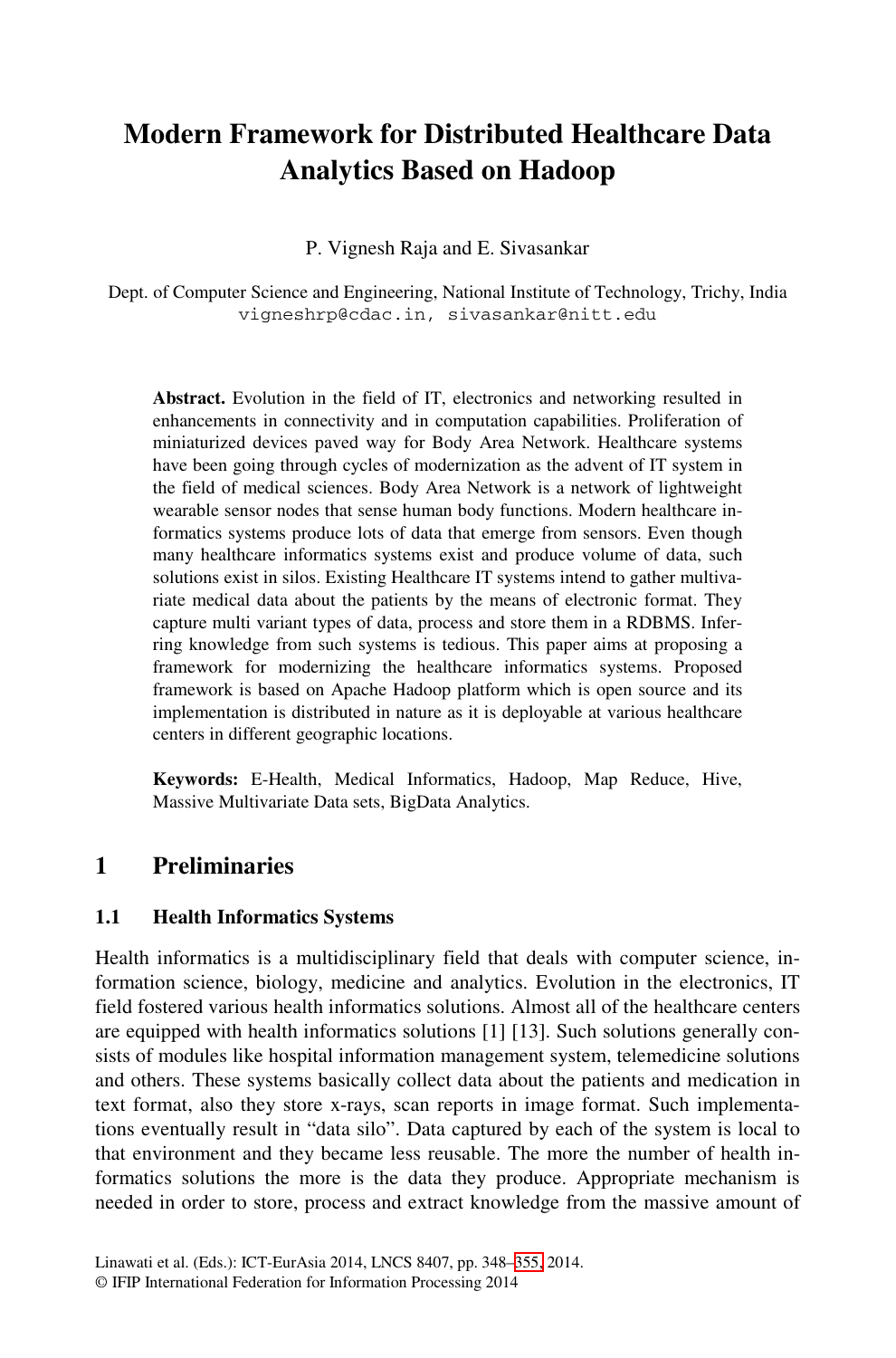data. Exchange of vital medical practices and medication assistances through the present healthcare informatics systems have the following concerns

- Ability to exchange the data externally
- Issues related to data integration standards
- Veracity of the healthcare data.

As a health informatics solution, system should provide mechanism for better understanding of medication compliance. Huge amount of money is spent wastefully in healthcare across worldwide is attributed due to excess hospitalization which is triggered by non-compliance of medication procedures. Such incidents are also caused by situations where it lacks of clinically proven medication solutions.

#### **1.2 Body Sensor Networks**

As the miniaturized sensors emerge as the promising method of self-care medication, establishment of Body Area Network or Body Sensor Network is feasible [14][2]. The purpose of "Body Sensor Networks for Healthcare" is to bring the expertise of doctors in the urban areas closer to the patients in the rural areas. It would bridge geographical distances and provide healthcare to those who do not have access to quality healthcare. More than 70 % of the land area is covered with GSM/GPRS for Internet access [2]. Integration of existing healthcare IT system with wearable health monitoring system is niche in the healthcare IT solutions [3]. One of the major limitations for wider acceptance of such system was non-existent support for massive data collection and knowledge discovery.

Implementation of BSN for healthcare is carried out through infrastructure like medical Kiosk that can enable any person to walk into the kiosk and check the vital parameters like ECG, Blood Pressure, and Pulse Rate etc. The data measured at these kiosks is stored in the distributed datastore and is made available to the doctors / Paramedics. The data could range from text (health records, reports) to image (x-ray, ECG images). Data gathered at each of the healthcare centers are stored in the relational database management system. With such system we have variety and volume of data.

RDBMS lacks of fault tolerance, linear scalability, processing of unstructured data and it cannot effectively handle high concurrent reading and writing of database [4]. Also true decentralized approach is required whereby valuable medication information can be shared. Present health informatics systems do not allow exchange of data or when there is need for "healthcare related knowledge" within from the existing data. Along with the massive multivariate data, a mechanism for inferring knowledge from such data is highly required.

#### **2 Proposed Framework**

Implementation of new architecture is needed because of the following reasons, the storage required to store healthcare records for large number of patients may results in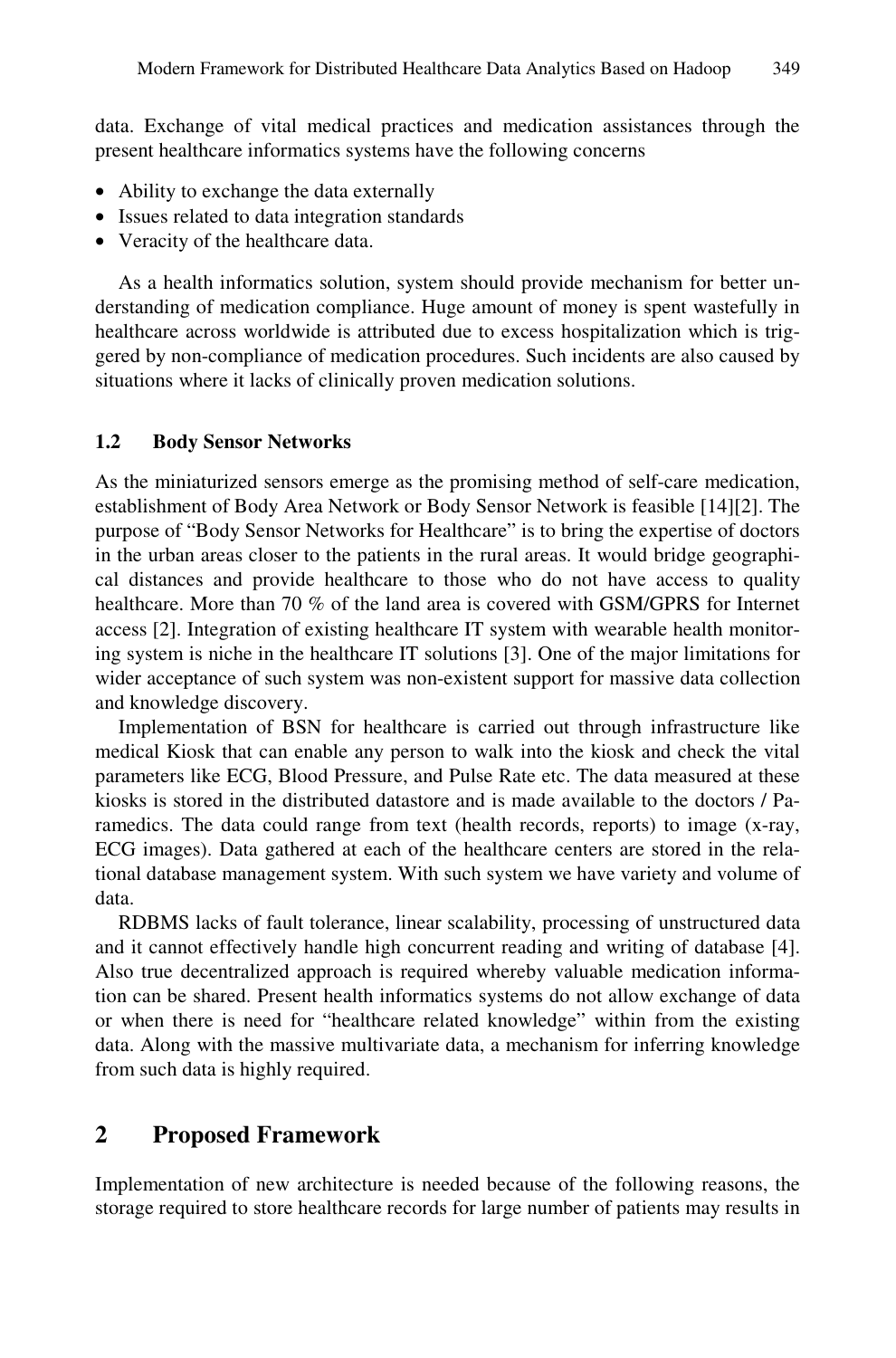terabytes (TB) to petabytes (PB) in a typical distributed environment. Also the new architecture is expected to provide storage of massive structured and unstructured data, parallelism in data processing and high availability with fault tolerance. Performing analytics on the historical data to infer knowledge is also a feature of this framework. Proposed model envisages to infer knowledge from such distributed, multivariate data. This framework enables provisions for "Knowledge on Demand". This framework also have a mechanism to seamlessly interface with the legacy system where from the data is imported to perform analytics. As this framework is built using open source tools, extension of functionalities to suit custom requirements is made possible.

Variety of choices including RDBMS (Postgresql 9.x) with high availability, Pandas the open source Python language based analytics library were considered for performing analytics on the data. Even though the recent versions of Postgresql offer ability to handle large volume of data (up to TBs) [15], a hardware infrastructure of higher configuration is required to support such a high volume of data. Further such RDBMS are prone to mid query faults, whereas the proposed Hadoop based framework offers mid query fault tolerance. Pandas – Python based data analytics library [16] offers many features such as high performance merging and joining, integrated indexing on the given dataset. But most of the data sets using which the analytics is performed, is distributed in nature. Proposed framework provides mechanism to interface with the data sources and it performs analytics using the commodity hardware. So setting up of such a framework does not require the hardware with higher configuration.

Multi variant types of data generated by the existing BSN framework is stored in RDBMS, which is distributed at many locations. This RDBMS based framework cannot be relied on, when the nature of application is with volume, variety of health care data. It is also very cumbersome to manage such data and to perform analytics on such data to infer knowledge [4]. By using Hadoop, Hive existing framework can still be exploited to perform analytics on the data it generates. Hadoop based tool sets are introduced in order to alleviate such limitations.

Following are the few usecases that can be executed using this modern framework. Finding out the age group and demography where a particular disease is spreading. Such information will help the Government in planning and implementing suitable health schemes. When the doctors are dealing with critical medical cases, where immediate medical assistance is required, knowledge inferred using the proposed framework can be used in a near real time (Near real-time does not mean the ondemand data by monitoring the patients, but the provision to assist the users by performing analytics on the existing voluminous multivariate datasets). Another usecase is the analytics of structured and unstructured data to provide knowledge when doctors search for specific issues. Any kind of data (medical records, CT scans, emails) can processed through this framework and doctors can then extract the information that they need based on specific symptoms. Below is the components of the framework.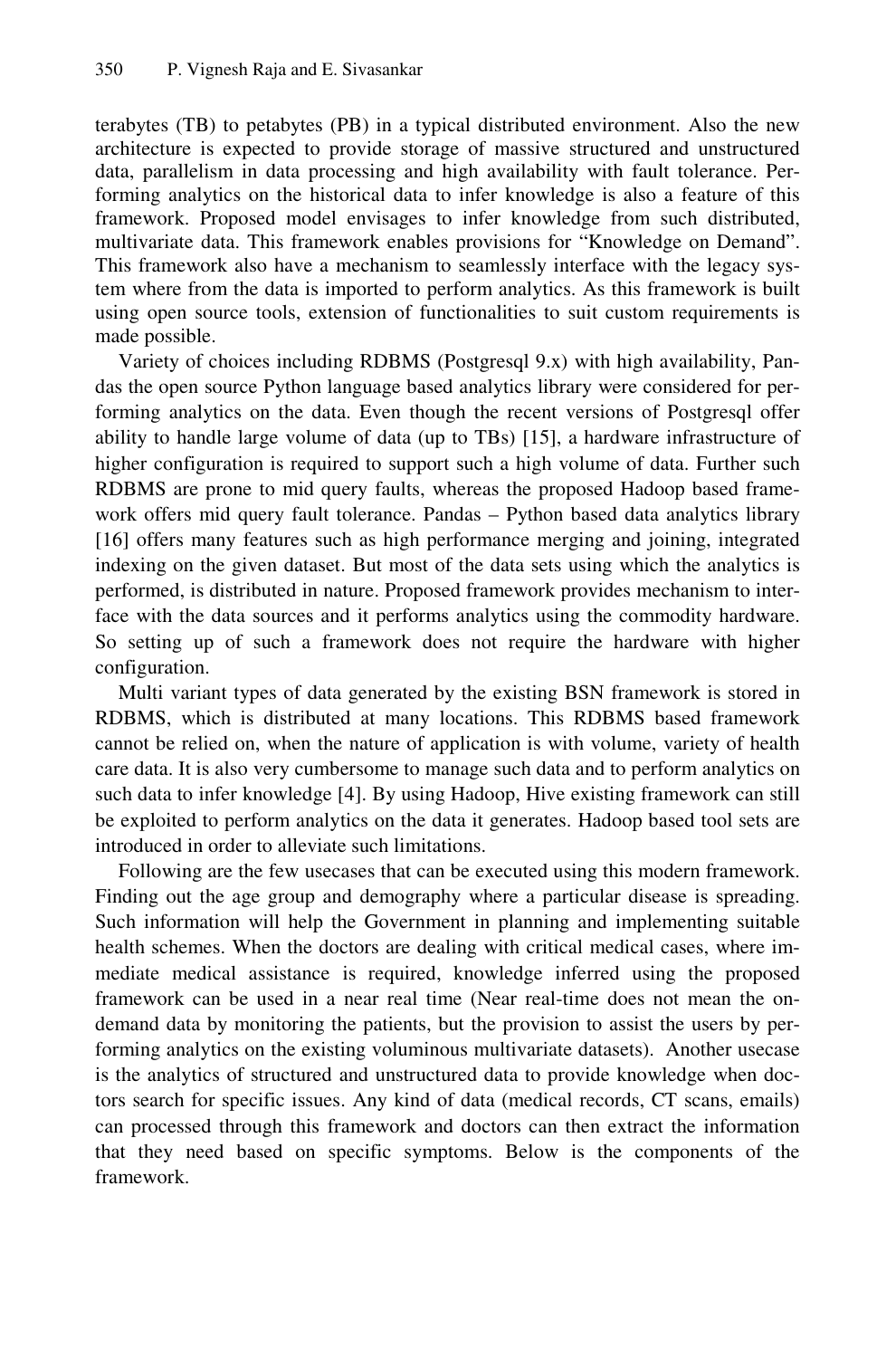|                                                                    | SpagoBI                       |              |              |                            |  |  |
|--------------------------------------------------------------------|-------------------------------|--------------|--------------|----------------------------|--|--|
|                                                                    |                               | <b>HBase</b> | MapReduce    | Hive                       |  |  |
|                                                                    |                               |              | Hadoop       |                            |  |  |
|                                                                    | Computation<br>Infrastructure | <b>HDFS</b>  |              |                            |  |  |
|                                                                    |                               |              | Apache Sqoop |                            |  |  |
| <b>Legacy Application</b><br>Medication<br><b>Clinical Reports</b> |                               |              |              |                            |  |  |
|                                                                    | <b>Sensors</b>                |              | Social Media | <b>Hospital Automation</b> |  |  |

**Fig. 1.** Proposed Framework

#### **2.1 Apache Hadoop**

Apache Hadoop is a software framework and it processes large data sets across clusters. Such clusters could be on commodity hardware. With MapReduce (the default programming model), the application is divided into many small fragments of work (Jobs), each of which can execute or re-execute on any node in the cluster [5]. Jobs submitted to the Hadoop cluster is managed by Job Tracker and Task Tracker. Hadoop is designed to scale up from single servers to thousands of machines, each offering local computation and storage. It also provides a distributed file system, HDFS [6]. Overall functioning of inferring knowledge (analytics) is shown below,



**Fig. 2.** Map Reduce Process

## **2.2 Apache Hive and HBase**

Hive is a data warehouse infrastructure built on top of Hadoop and it facilitates querying and managing large datasets residing in distributed storage [7]. Proposed framework supports analysis of data from legacy systems, where the data is available in the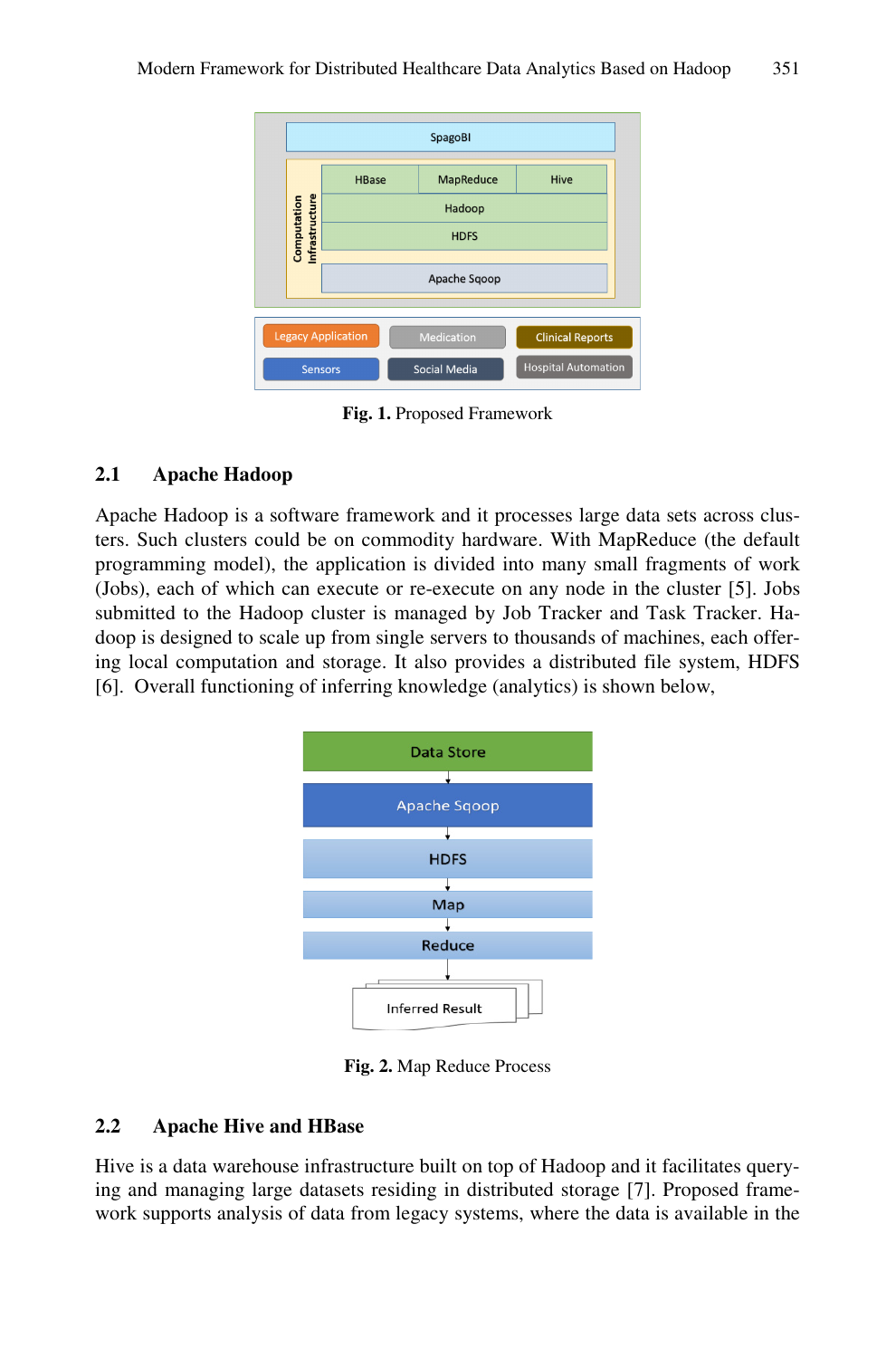RDBMS. Hive supports SQL (HiveQL) like interface, which is familiar to the data professionals. HiveQL basically compiled into map reduce jobs. These jobs are then submitted to the Hadoop for further execution. Extension of existing queries in order to be equipped with tailored map reduce scripts is made feasible by HiveQL. Query plan is generated from the HQL scripts through the execution engine that is available in the Hive. HBase is an open source distributed database. HBase is highly suited for storing non-relational data.

## **2.3 Apache Sqoop and SpagoBI**

Apache Sqoop, tool for efficiently transferring bulk data between Apache Hadoop and structured datastores such as relational databases is also used [8] [9] [12]. Sqoop transfers data from data stores like MySQL, Postgresql and Oracle to Hive and HBase. Proposed framework will also contain SpagoBI to offer BI solutions. SpagoBI is an open source business intelligence suite. Apart from performing query and analytics on large volume of heterogeneous, structured and unstructured data, SpagoBI provides mechanism to extract useful information. SpagoBI can extract information from various platforms such as Hadoop, Hive, HBase and Cassandra. SpagoBI analytical engine can produce charts, reports, thematic maps and cockpits from the information retrieved from such platforms [10] [11].

# **3 Related Work**

## **3.1 Web Based Health Informatics Application**

Existing traditional web based health informatics application is used in order to evaluate this framework. Existing application is based on Java Technologies (J2EE, JSP, and Hibernate). This application is capable interfacing with various sensors that are meant to sense various health factors such as heart beat, blood pressure etc. In its aboriginal form this application is in the state of "Data Silo". All the data captured by this application is internal to this application. For the purpose of interfacing with external application this system is enabled with Web Services. But as the size of total data increases there happens performance lagging since the data is maintained in the traditional database (Postgresql). This web based application also captures medication for various symptoms, prescribed by the Physicians.

Currently this system lacks the ability to perform analytics (RDBMS systems analytics performance depends on the factors such as types of queries, number of joins and hardware capacity) on the massive datasets. Proposed framework is applied for this scenario with various options and the results are recorded. Performance evaluation on healthcare data analysis using MapReduce and Hive is carried out against the traditional RDBMS system. Experiment results proves the limitations of the RDBMS when it comes to voluminous data to be dealt and eventually RDBMS based solutions fail to perform data analytics. But MapReduce and Hive continue to work for voluminous data whereas Hive has an edge over MapReduce in terms of performance.

As the SpagoBI is highly configurable Business Intelligence suite is made available as the main interface to the underlying computation infrastructure, various health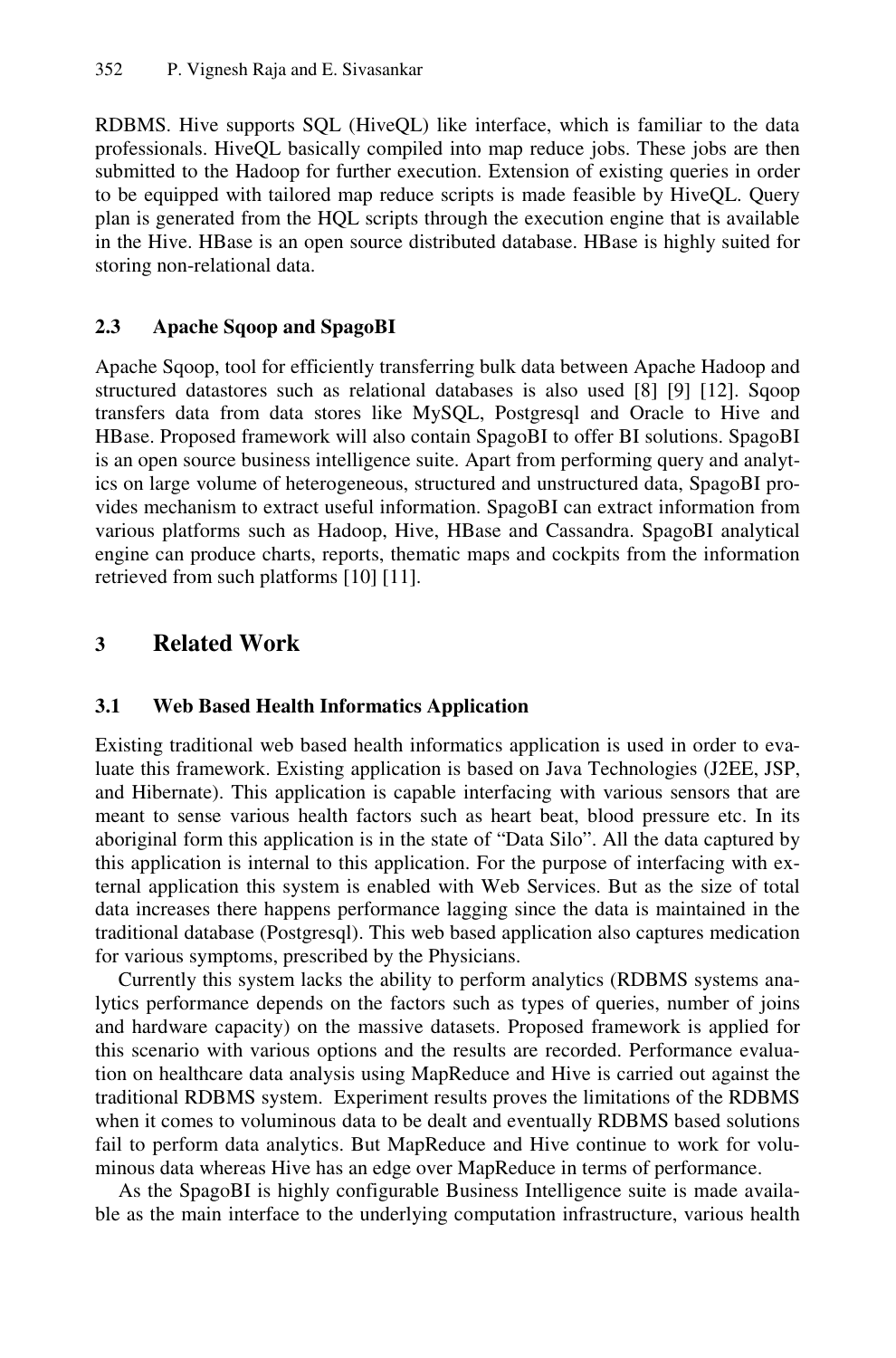related information (medication, lab reports etc.) can be easily obtained. SpagoBI is highly customizable to display the rate of change in the health information inferred from the data store via dashboards.

#### **3.2 Test Environment**

The following environment is setup to evaluate this framework, whereas the data for experiment is taken from web based health informatics application. The data is obtained using Sqoop and stored in the HBase datastore. Data from the application is about heart beat rate, blood pressure level. Total size of the data is approximately 200 GB. Even though 200 GB is not a really the large one, sample dataset was generated based on this dataset of size 200 GB to result in more GBs. The existing database based system's performance has come down and the mid query faults brought havoc to the execution of analytics jobs.

We have used four machines with Intel i7 processors (up to 3.70GHz) and each machine is equipped with 8GB of main memory, 750 GB of storage. We have purposely used commodity hardware to exploit the features of Hadoop. Out of these four machines one machine is configured as Name Node, two machines for data storage and on the fourth machine the application is configured. This system is set with default replication factor (3 replicas) that is configured in the Hadoop environment. We have experimented this setup with operations like uploading of data and querying of data. Data on the aforementioned health parameters for about 75 patients is uploaded to the system. The system is simulated (based on the sample data) to produce as many records as it requires for conducting the comparison. Heart beat rate of a patient for a day is initially queried, also we queried the number of days when the heart beat rate exceeds certain threshold value. We ended up this experiment analyzing the age group of patients who are likely to get higher heart beat rates. The results of this experiments is tabulated below.

| Data Size (No of<br>Patient Records) | Time taken by<br>proposed frame-<br>work (sec) | Time taken be<br>RDBMS (sec) | Operation |
|--------------------------------------|------------------------------------------------|------------------------------|-----------|
| 5000                                 | 0.823                                          | 4.213                        | Upload    |
| 5 Million                            | 1.145                                          | 8.987                        | Upload    |
| 50 Million                           | 3.652                                          | 47.598                       | Upload    |
| 5000                                 | 12.467                                         | 75.912                       | Query     |
| 5 Million                            | 22.445                                         | 140.876                      | Query     |
| 50 Million                           | 35.098                                         | 270.045                      | Query     |

**Table 1.** Hadoop vs RDBMS

From the table above it is evident that the performance of proposed framework is stable even when the number of record increased drastically whereas the performance of the RDBMS based system is lagging as the data size increases. The sample dataset used for this application consists of data such as blood pressure level, heart beat rate,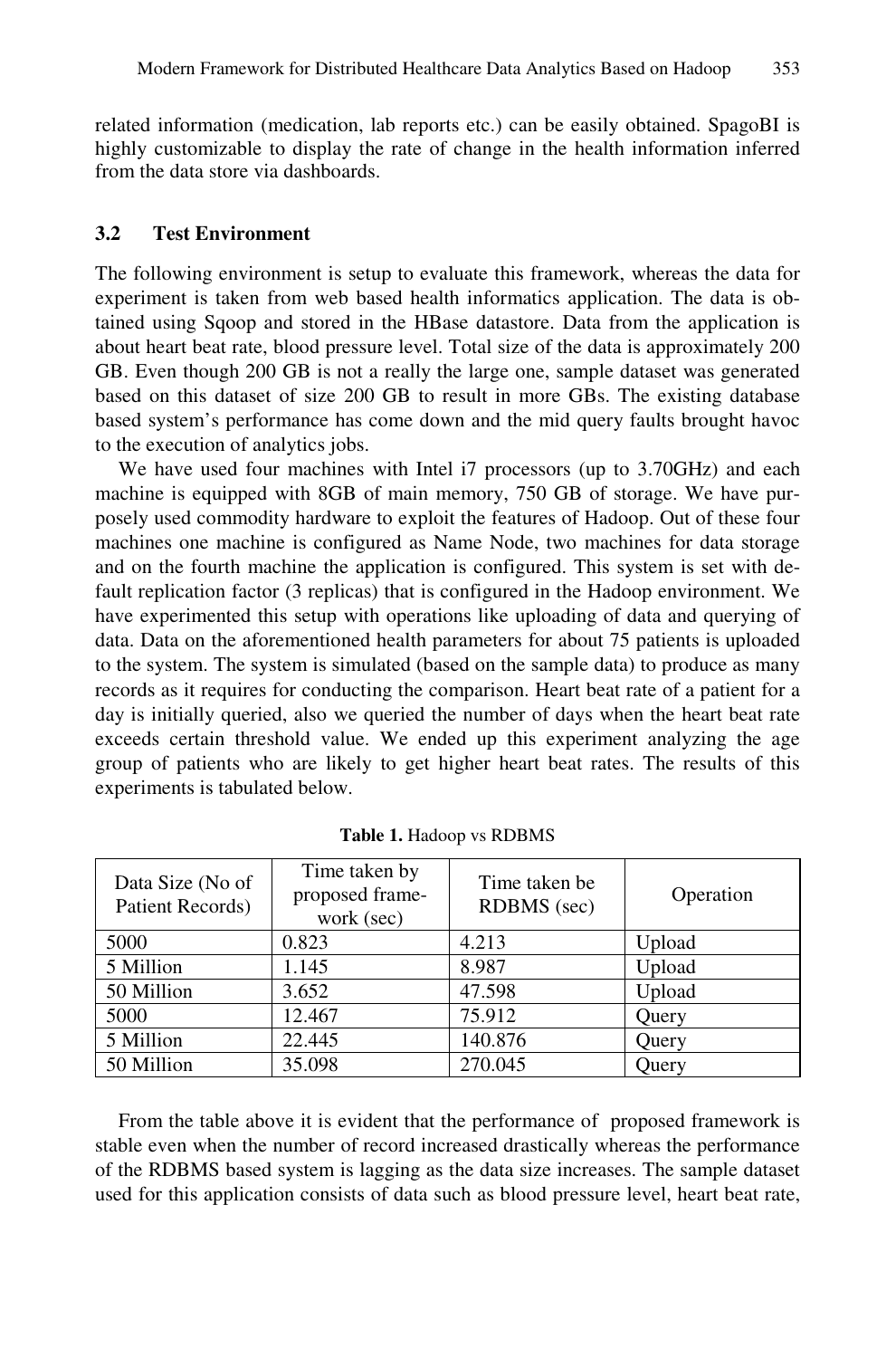age and the disease along with other information. In order to infer knowledge from such datasets, queries are constructed and these queries are execued both on the RDBMS also on the proposed framework. Hadoop based framework converts the the given task into Map-Reduce tasks and executes these tasks on the nodes. We have inferred knowledge (finding out the age group and variation in the heart beat rate due to a disease) in the form of a triplet, {*Age Group,Heart Beat Rate,Disease}*. The more is the details of the inferrence so is the complexity of queries to be constructed. For inferring such knowledge we have used the Select, Aggregation and Join queries.

It is observed that the RDBMS based system failed as we increase the size of datasets also the execution involved in in may sub queris and joins. The next experiment that we performed is to evaluate the performance of MapReduce and that of Hive. Basically this involves quering the massive database thereby to arrive at knowledge from the datastore. Aforementioned health data is again used for this purpose. One intersting phenomenon observed out of this experiment is that the performance of Hive proved to be better than that of the MapReduce. When the same experiment is repeated on the archived data of various intervals, and as the data size increases Hive had offered better performance than that of MapReduce jobs. RDBMS cannot be applied in situations like analyzing the archived data of massive data size. Such analysis is required to infer knowledge as we have indicated few usecases in section 2.

# **4 Conclusion**

In this paper capabilities of exisitng healthcare informatics systems is addressed. Also the need for decentralized parallel architecture for processing and extracting knowledge out of the datasets is highlighted. For this purpose a modern framework for processing and inferring of voluminous multivariate data is proposed. The proposed framework is fully based on open source tools which provides options for customization and really suits the existing distributed architecture. Also we highlighted the performance evaluation of this framework against RDBMS based data storage. This framework can be configureable on any commodity hardware because of the inherent fault tolerance mechanisms provided by the Hadoop environment.

# **References**

- 1. PWC on Clinical Informatics, http://www.pwc.com/us/en/press-releases/2012/clinicalinformatics-full-report-press-releases.jhtml
- 2. TRAI, http://www.trai.gov.in/WriteReadData/ PressRealease/Document/PR-TSD-03JULY2013.pdf
- 3. Darwish, A., Hassanien, A.E.: Wearable and Implantable Wireless Sensor Network Solutions for Healthcare Monitoring. Sensors 11(6), 5561–5595 (2011)